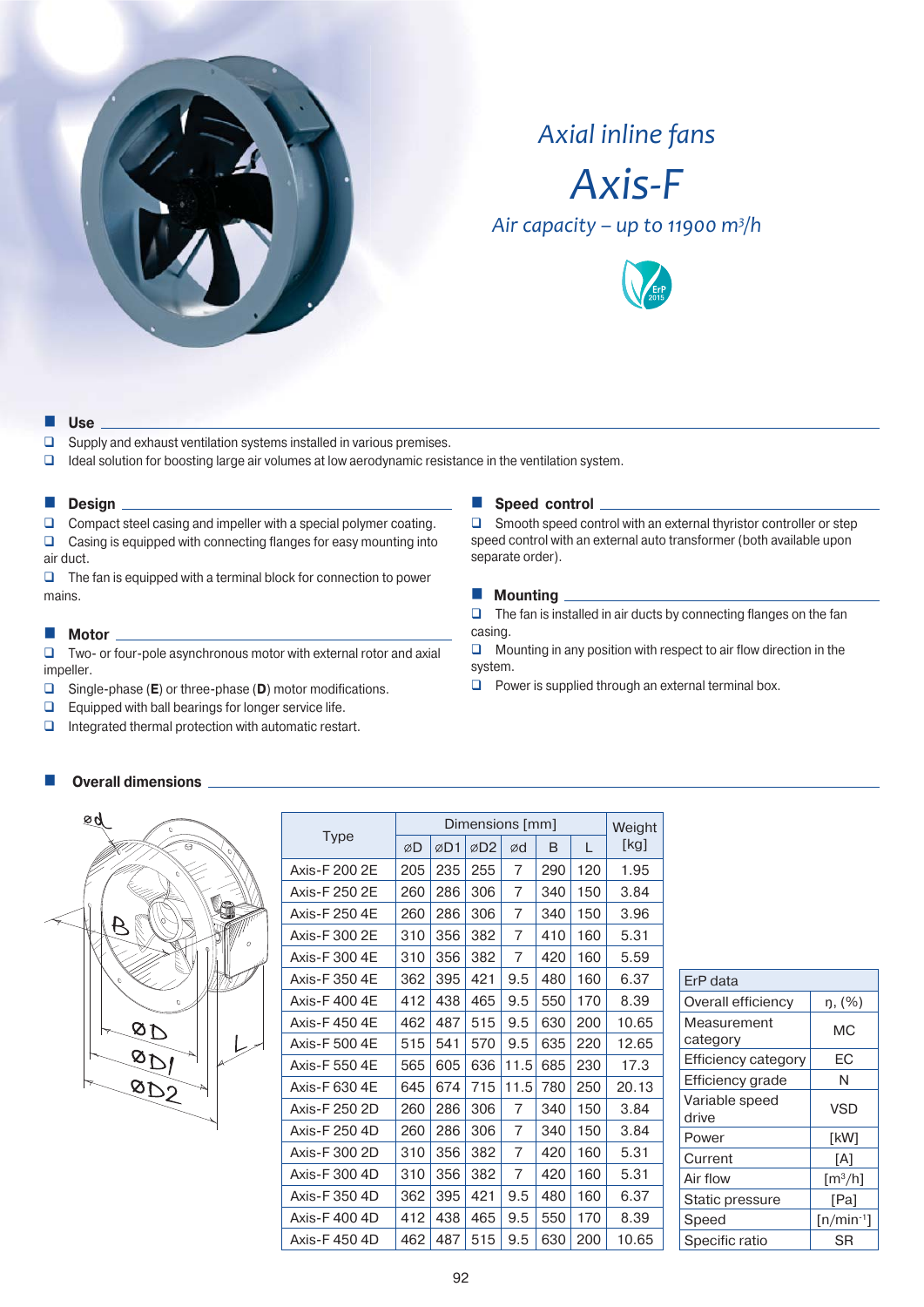

# **Specifications**

| <b>Parameters</b>                          | Axis-F<br>200 2E* | Axis-F<br>250 2E* | Axis-F<br>250 4E*        | <b>Axis-F</b><br>National Report<br>300 2E | Axis-F<br>300 4E* | $Axis-F$<br>350 4E $\sqrt{2}$ | $\begin{array}{ c c }\n\hline\n\text{Axis-F} \\ \hline\n\text{400 4E}\n\end{array}$ |
|--------------------------------------------|-------------------|-------------------|--------------------------|--------------------------------------------|-------------------|-------------------------------|-------------------------------------------------------------------------------------|
| Voltage $[V/50 Hz]$                        | 230               | 230               | 230                      | 230                                        | 230               | 230                           | 230                                                                                 |
| Power [W]                                  | 55                | 80                | 50                       | 145                                        | 75                | 140                           | 180                                                                                 |
| Current [A]                                | 0.26              | 0.4               | 0.22                     | 0.66                                       | 0.35              | 0.65                          | 0.82                                                                                |
| Maximum air capacity $\lceil m^3/h \rceil$ | 860               | 1050              | 800                      | 2230                                       | 1340              | 2500                          | 3580                                                                                |
| $RPM$ [min <sup>-1</sup> ]                 | 2300              | 2400              | 1380                     | 2300                                       | 1350              | 1380                          | 1380                                                                                |
| Sound pressure level at 3 m distance [dBA] | 50                | 60                | 55                       | 60                                         | 58                | 62                            | 63                                                                                  |
| Max. operating temperature [°C]            | $-30+60$          | $-30+60$          | $-30+60$                 | $-30+60$                                   | $-30+60$          | $-30+60$                      | $-30+60$                                                                            |
| <b>SEC class</b>                           | C                 | B                 | $\overline{\phantom{0}}$ |                                            | B                 |                               |                                                                                     |
| Ingress protection rating                  | IPX4              | IPX4              | IPX4                     | IPX4                                       | IPX4              | IPX4                          | IPX4                                                                                |

\* Compliant to the ErP-regulation (EC) 327/2011, the power consumption at optimum efficiency is < 125W.





| Axis-F 300 2E   |  |        |  |  |  |  |  |  |                                                                       |  |  |
|-----------------|--|--------|--|--|--|--|--|--|-----------------------------------------------------------------------|--|--|
| $\eta$ , (%) MC |  | EC.    |  |  |  |  |  |  | N   VSD   [kW]   [A] $\left  \frac{m^3}{h} \right $ [Pa]   [RPM]   SR |  |  |
| $30.5$ A        |  | Static |  |  |  |  |  |  | $ 42.2 $ No 0.141 0.64 1380 110 2350 1                                |  |  |



1500

2000

2500

Air capacity [m3/h]

4000

3000 3500

40  $20$  $\circ$  $\circ$ 

500

1000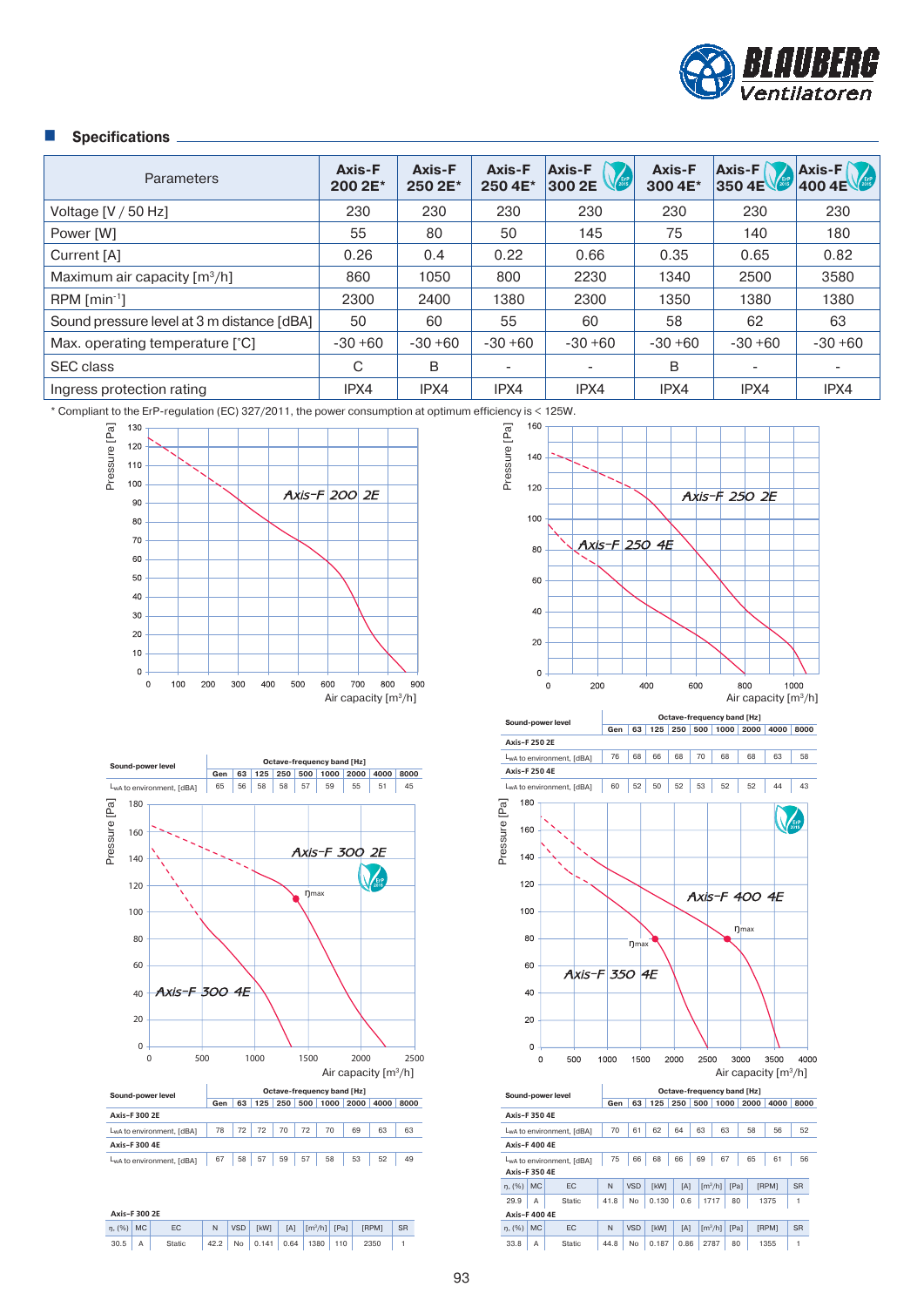## **Specifications**

| <b>Parameters</b>                          | <b>Axis-F</b><br><b>ErP</b><br>450 4E | <b>Axis-F</b><br>500 4E  | <b>Axis-F</b><br><b>ErP</b><br>550 4E | <b>Axis-F</b><br>Erp.<br>630 4E | Axis-F<br>250 2D* | Axis-F<br>250 4D* |
|--------------------------------------------|---------------------------------------|--------------------------|---------------------------------------|---------------------------------|-------------------|-------------------|
| Voltage $[V / 50 Hz]$                      | 230                                   | 230                      | 230                                   | 230                             | 400               | 400               |
| Power [W]                                  | 250                                   | 420                      | 550                                   | 750                             | 80                | 60                |
| Current [A]                                | 1.2                                   | 1.95                     | 2.55                                  | 3.5                             | 0.22              | 0.17              |
| Maximum air capacity $\lceil m^3/h \rceil$ | 4680                                  | 7060                     | 8800                                  | 11900                           | 1060              | 850               |
| $RPM$ [min <sup>-1</sup> ]                 | 1350                                  | 1300                     | 1300                                  | 1360                            | 2600              | 1400              |
| Sound pressure level at 3 m distance [dBA] | 64                                    | 69                       | 70                                    | 75                              | 60                | 55                |
| Max. operating temperature [°C]            | $-30+60$                              | $-30+60$                 | $-30+60$                              | $-30+60$                        | $-30+60$          | $-30+60$          |
| <b>SEC class</b>                           |                                       | $\overline{\phantom{a}}$ |                                       |                                 | B                 |                   |
| Ingress protection rating                  | IPX4                                  | IPX4                     | IPX4                                  | IPX4                            | IPX4              | IPX4              |

\* Compliant to the ErP-regulation (EC) 327/2011, the power consumption at optimum efficiency is < 125W.





Air capacity [m3/h]

**Sound-power level**<br> **Gen** | 63 | 125 | 250 | 500 | 1000 | 2000 | 4000 | 8000

|                           |                                        | -    | <u>vv</u>  | .           | ∼∾   | <u>vuu</u>                   | $\sim\,$ | <u>LUUV</u> | <b>TUUU</b>  | <u>uuu</u> |
|---------------------------|----------------------------------------|------|------------|-------------|------|------------------------------|----------|-------------|--------------|------------|
| Axis-F 550 4E             |                                        |      |            |             |      |                              |          |             |              |            |
|                           | L <sub>w</sub> A to environment. [dBA] | 83   | 73         | 75          | 73   | 75                           | 74       | 72          | 66           | 63         |
| Axis-F 630 4E             |                                        |      |            |             |      |                              |          |             |              |            |
| Axis-F 550 4E             | L <sub>w</sub> A to environment. [dBA] | 77   | 71         | 73          | 72   | 73                           | 71       | 70          | 63           | 59         |
| <b>MC</b><br>$\eta$ , (%) | EC                                     | N    | <b>VSD</b> | <b>TkW1</b> | [A]  | $\left[\frac{m^3}{h}\right]$ | [Pa]     |             | <b>IRPM1</b> | <b>SR</b>  |
| 34.7<br>A                 | <b>Static</b>                          | 42.6 | No         | 0.581       | 2.64 | 5919                         | 120      |             | 1240         | 1          |
| Axis-F 630 4E             |                                        |      |            |             |      |                              |          |             |              |            |
| <b>MC</b><br>$\eta$ , (%) | EC                                     | N    | <b>VSD</b> | <b>TkW1</b> | [A]  | $\left[\frac{m^3}{h}\right]$ | [Pa]     |             | [RPM]        | <b>SR</b>  |
| 37.5<br>А                 | Static                                 | 44.4 | No         | 0.800       | 3.76 | 7095                         |          | 149         | 1290         | 1          |

1000